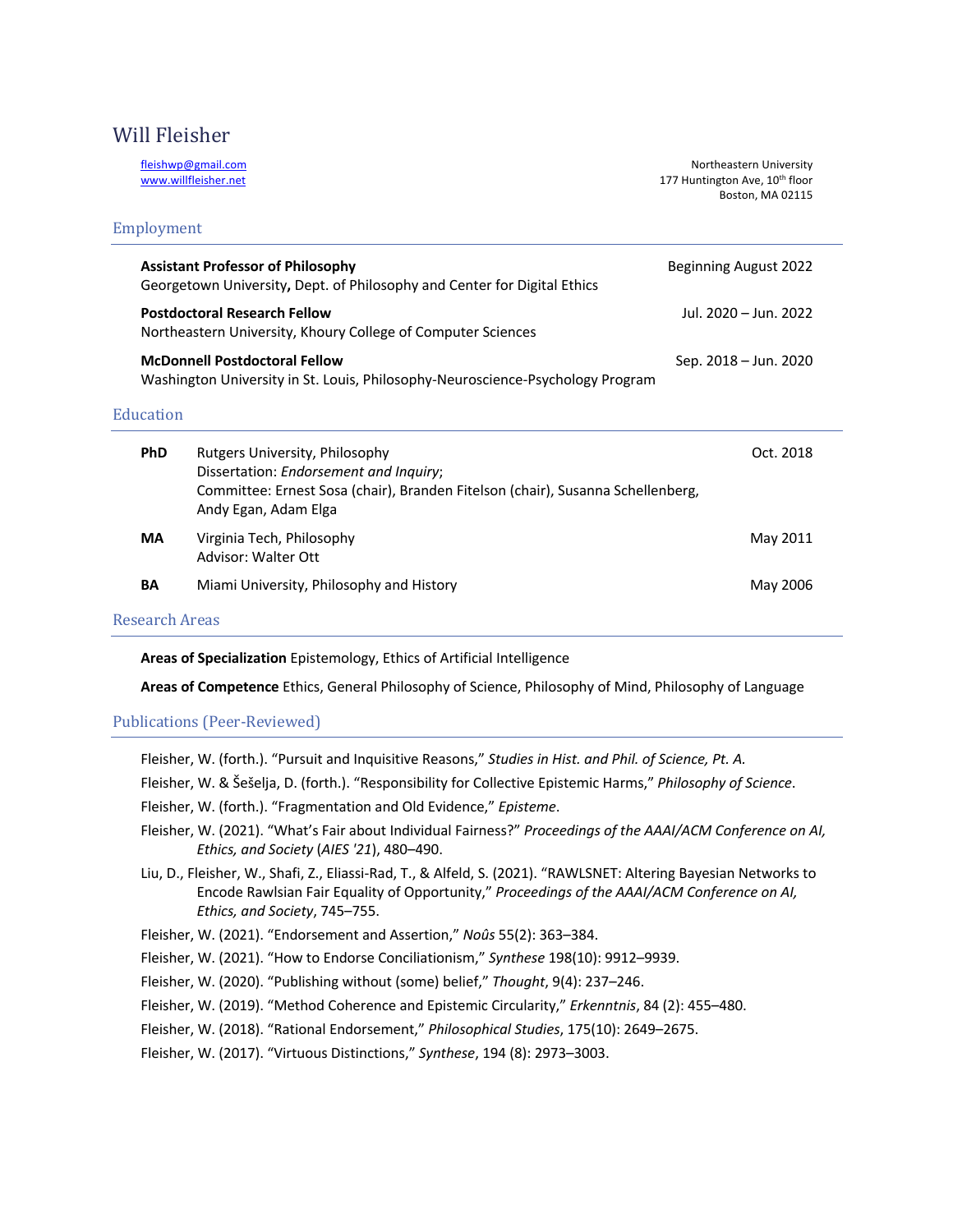# Conference Presentations (Peer-Reviewed)

| "Evidence of Fairness: On the uses and limitations of statistical fairness criteria,"<br>AAAI 2022 Spring Symposium: Approaches to Ethical Computing Metrics for<br>Measuring AI's Proficiency and Competency for Ethical Reasoning. | Mar. 2022 |
|--------------------------------------------------------------------------------------------------------------------------------------------------------------------------------------------------------------------------------------|-----------|
| "Intellectual Courage and Inquisitive Reasons"                                                                                                                                                                                       | Feb. 2022 |
| Symposium, Central APA                                                                                                                                                                                                               |           |
| "Inquisitive Reasons and Intellectual Courage"                                                                                                                                                                                       | Apr. 2020 |
| Social (distance) Epistemology talk series (remote)                                                                                                                                                                                  |           |
| "How to Endorse Conciliationism"                                                                                                                                                                                                     | Apr. 2019 |
| Colloquium, Pacific APA                                                                                                                                                                                                              |           |
| "Rational Endorsement"                                                                                                                                                                                                               | Aug. 2017 |
| Vancouver Summer Philosophy Conference                                                                                                                                                                                               |           |
| "Rational Endorsement"                                                                                                                                                                                                               | Jul. 2016 |
| Decisions, Games, and Logic Conference, University of Michigan                                                                                                                                                                       |           |
| "Rational Endorsement"                                                                                                                                                                                                               | Jul. 2016 |
| Penn-Rutgers-Princeton Social Epistemology Workshop                                                                                                                                                                                  |           |
| "Virtuous Distinctions"                                                                                                                                                                                                              | Nov. 2014 |
| Northern Graduate Philosophy Conference, NIU                                                                                                                                                                                         |           |
| "Virtuous Distinctions"                                                                                                                                                                                                              | Nov. 2014 |
| Oxford Graduate Philosophy Conference, Oxford University                                                                                                                                                                             |           |
| "Epistemic Circularity and Mechanism Coherence"                                                                                                                                                                                      | Nov. 2011 |
| Edinburgh Epistemology Conference, University of Edinburgh                                                                                                                                                                           |           |
| "Epistemic Circularity and Mechanism Coherence"                                                                                                                                                                                      | Nov. 2010 |
| Phi Sigma Tau Student Philosophy Symposium, UNT                                                                                                                                                                                      |           |

## **Invited Presentations**

| "Evidence of Fairness"                                           | Jun. 2022 |
|------------------------------------------------------------------|-----------|
| Milan Workshop on Fairness and ML in Health                      |           |
| "Understanding, Idealization, and Explainable Al"                | Jun. 2022 |
| European Workshop on Algorithmic Fairness (Lightning talk)       |           |
| "Intellectual Courage and Inquisitive Reasons"                   | Mar. 2022 |
| Philosophy with Attitude Conference, New Mexico State University |           |
| "Understanding, Idealization, and Explainable Al"                | Nov. 2021 |
| University of Eindhoven (virtual)                                |           |
| "Intellectual Courage and Inquisitive Reasons"                   | Nov. 2021 |
| Northeastern Epistemology Workshop, Northeastern University      |           |
| "Understanding, Idealization, and Explainable Al"                | Aug. 2021 |
| Episteme Conference, Negril, Jamaica                             |           |
| "Pursuit and Inquisitive Reasons"                                | Apr. 2021 |
| Colloquium (remote), University of Missouri, St. Louis           |           |
| "Pursuit and Inquisitive Reasons"                                | Mar. 2021 |
| Keynote Talk, Pursuit 2021 Workshop (remote)                     |           |
| "Inquisitive Reasons and Intellectual Courage"                   | Apr. 2020 |
| St. Louis Area Philosophy of Science Association (remote)        |           |
| "Collective Epistemic Responsibility" (with Dunja Ŝeŝelja)       | Mar. 2020 |
| Nature of Inquiry Conference, Agnes Scott College                |           |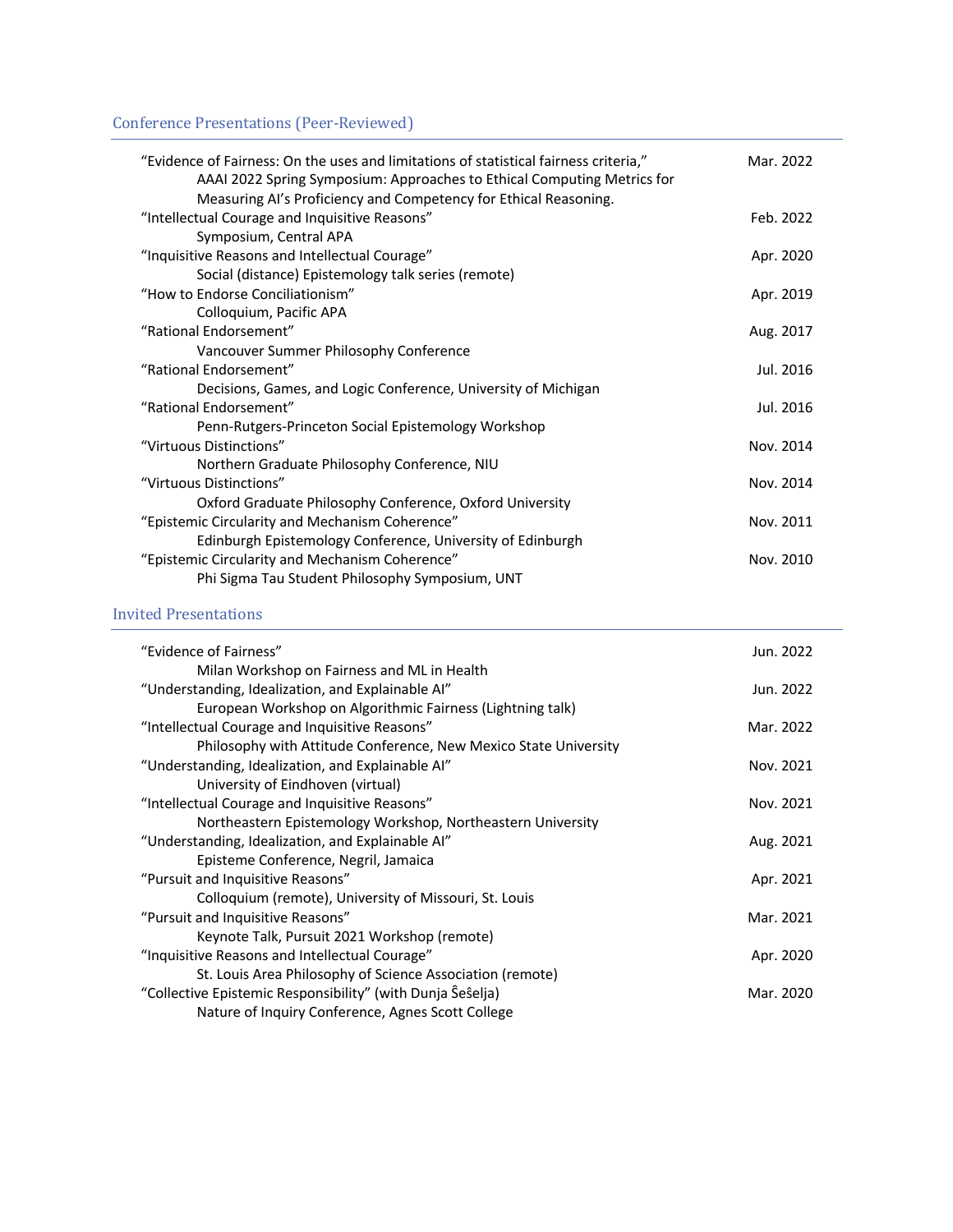# Teaching Experience

| <b>Courses as Instructor</b> |  |  |  |  |
|------------------------------|--|--|--|--|
|------------------------------|--|--|--|--|

| Epistemology and Philosophy of Mind:                                                                  |                  |
|-------------------------------------------------------------------------------------------------------|------------------|
| PNP/Phil. 315: Philosophy of Mind                                                                     | <b>Fall 2019</b> |
| Washington University in St. Louis                                                                    |                  |
| PNP/Phil. 496: PNP Seminar: Representation                                                            | Spring 2019      |
| Washington University in St. Louis<br>PNP 200: Introduction to Cognitive Science                      | <b>Fall 2018</b> |
| Washington University in St. Louis                                                                    |                  |
| Phil. 221: Theory of Knowledge                                                                        | Spring 2017      |
| <b>Rutgers University</b>                                                                             |                  |
| Language, Logic, and Critical Thinking:                                                               |                  |
| PNP/Phil. 4061: Topics in Philosophy of Language: Assertion                                           | <b>Fall 2019</b> |
| Washington University in St. Louis<br>Phil. 109: Introduction to Formal Reasoning and Decision-Making | Summer 2018      |
| Rutgers University, Online                                                                            |                  |
| Phil. 109: Introduction to Formal Reasoning and Decision-Making                                       | Fall 2017        |
| <b>Rutgers University</b>                                                                             |                  |
| Phil. 109: Introduction to Formal Reasoning and Decision-Making                                       | <b>Fall 2016</b> |
| <b>Rutgers University</b><br>Phil. 201: Introduction to Logic                                         | Summer 2012      |
| <b>Rutgers University</b>                                                                             |                  |
| Phil. 1504: Language and Logic                                                                        | Summer 2011      |
| Virginia Tech                                                                                         |                  |
| <b>Courses as TA</b>                                                                                  |                  |
| <b>Ethics Courses:</b>                                                                                |                  |
| Phil. 252: Eating Right: The Ethics of Food                                                           | <b>Fall 2013</b> |
| Rutgers University, Head Teaching Assistant for Andy Egan                                             |                  |
| Phil. 252: Eating Right: The Ethics of Food<br>Rutgers University, Instructor: Andy Egan              | <b>Fall 2011</b> |
| Phil. 1304: Morality and Justice                                                                      | Spring 2010      |
| Virginia Tech, Instructor: Steven Daskal                                                              |                  |
| Phil. 1304: Morality and Justice                                                                      | Fall 2009        |
| Virginia Tech, Instructor: William FitzPatrick                                                        |                  |
| Logic, Cognitive Science, and History:                                                                |                  |
| Phil. 253: Human Nature and Human Diversity                                                           | Spring 2018      |
| Rutgers University, Instructor: Stephen Stich<br>Phil. 201: Introduction to Logic                     | Spring 2012      |
| Rutgers University, Instructor: Frances Egan                                                          |                  |
| Phil. 1504: Language and Logic                                                                        | Spring 2011      |
| Virginia Tech, Instructor: Daniel Parker                                                              |                  |
| Phil. 2115: Ancient Philosophy<br>Virginia Tech, Instructor: James Klagge                             | <b>Fall 2010</b> |
|                                                                                                       |                  |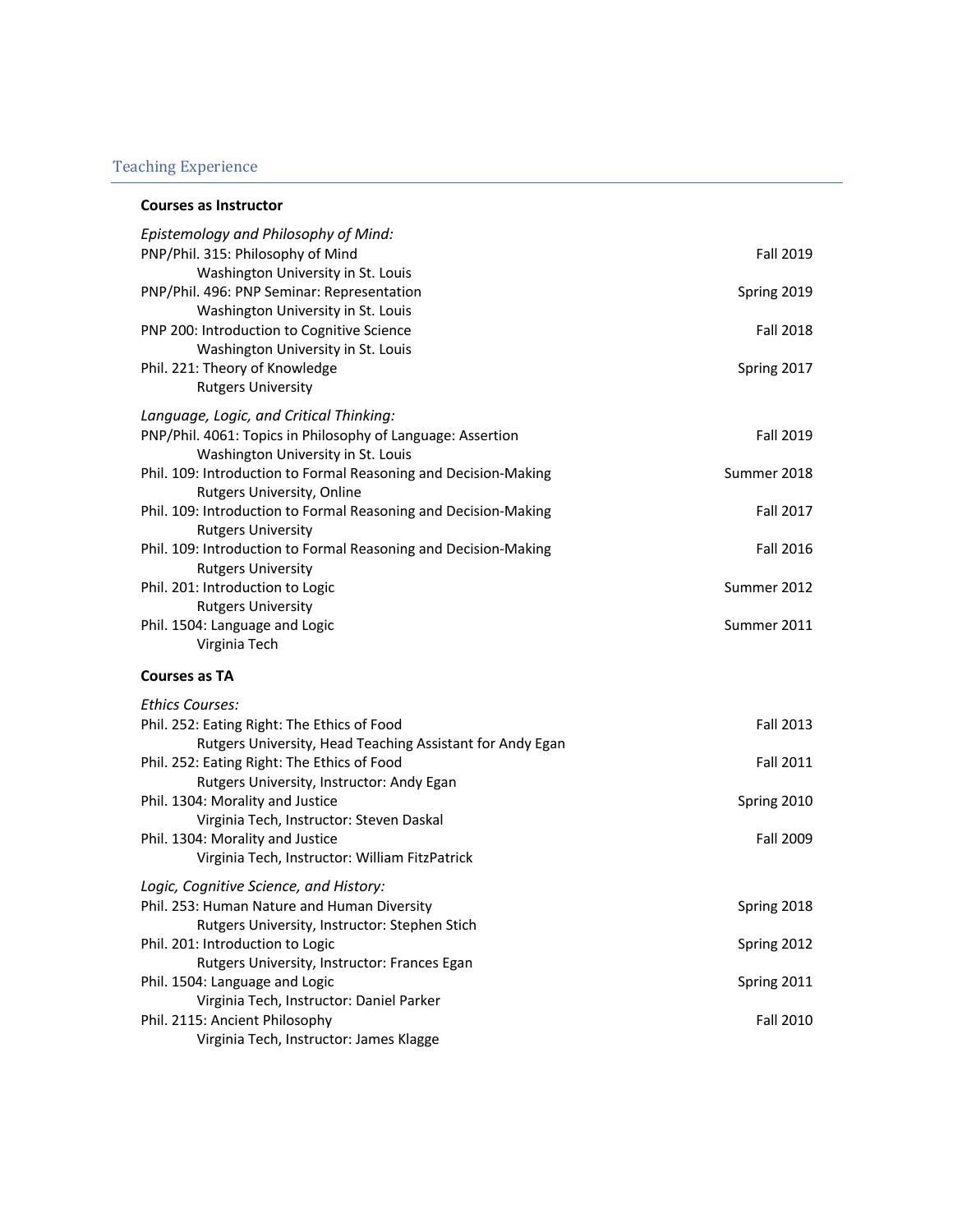## **Mentoring Experience**

| APA Mentoring the Mentors Workshop                             | 2017            |
|----------------------------------------------------------------|-----------------|
| Panel Speaker, Central APA                                     |                 |
| Rutgers Summer Institute for Diversity in Philosophy           | 2014-2016, 2018 |
| <b>Graduate Mentor</b>                                         |                 |
| Rutgers Philosophy Undergraduate Mentoring Program             | 2013-2016       |
| <b>Graduate Mentor</b>                                         |                 |
| <b>Honors and Awards</b>                                       |                 |
| Mellon Summer Study Grant                                      | 2015, 2017      |
| <b>Rutgers University</b>                                      |                 |
| <b>Graduate School Pre-Dissertation Travel Award</b>           | 2014            |
| <b>Rutgers University</b>                                      |                 |
| Mellon Supplemental Fellowship                                 | $2012 - 16$     |
| <b>Rutgers University</b>                                      |                 |
| Marjorie Grene Memorial Prize for Outstanding Graduate Student | 2011            |
| Virginia Tech                                                  |                 |
| <b>Other Experience</b>                                        |                 |
| <b>Graduate Assistant to Ernest Sosa</b>                       | 2014-2015       |
| Proofreader                                                    |                 |
| <b>Research and Editorial Assistant</b>                        | 2015-2016       |
| For Food Ethics and Society, Barnhill, Budolfson, and Doggett  |                 |
| (Oxford University Press, 2017)                                |                 |
| <b>Professional Service</b>                                    |                 |
| <b>Conferences Organized</b>                                   |                 |
| Bayesianism and its Rivals                                     | 2022            |
| Organized with Branden Fitelson, Ned Hall, and David Thorstad  |                 |
| Bridges II: Conference on Logic and Epistemology               | 2015            |
| Organized with Branden Fitelson                                |                 |
| Princeton-Rutgers Graduate Philosophy Conference               | 2014            |
| Organizing Committee, Referee                                  |                 |
| Virginia Tech Graduate Philosophy Conference                   | 2010            |
| Organizing Committee, Referee                                  |                 |
| Virginia Tech Graduate Philosophy Conference                   | 2009            |
| Organizing Committee, Referee                                  |                 |
|                                                                |                 |

### **Referee for**:

- *Mind*
- *Philosophical Quarterly*
- *Australasian Journal of Philosophy*
- *Philosophical Studies*
- *Analysis*
- *Synthese*
- *Episteme*
- *Canadian Journal of Philosophy*